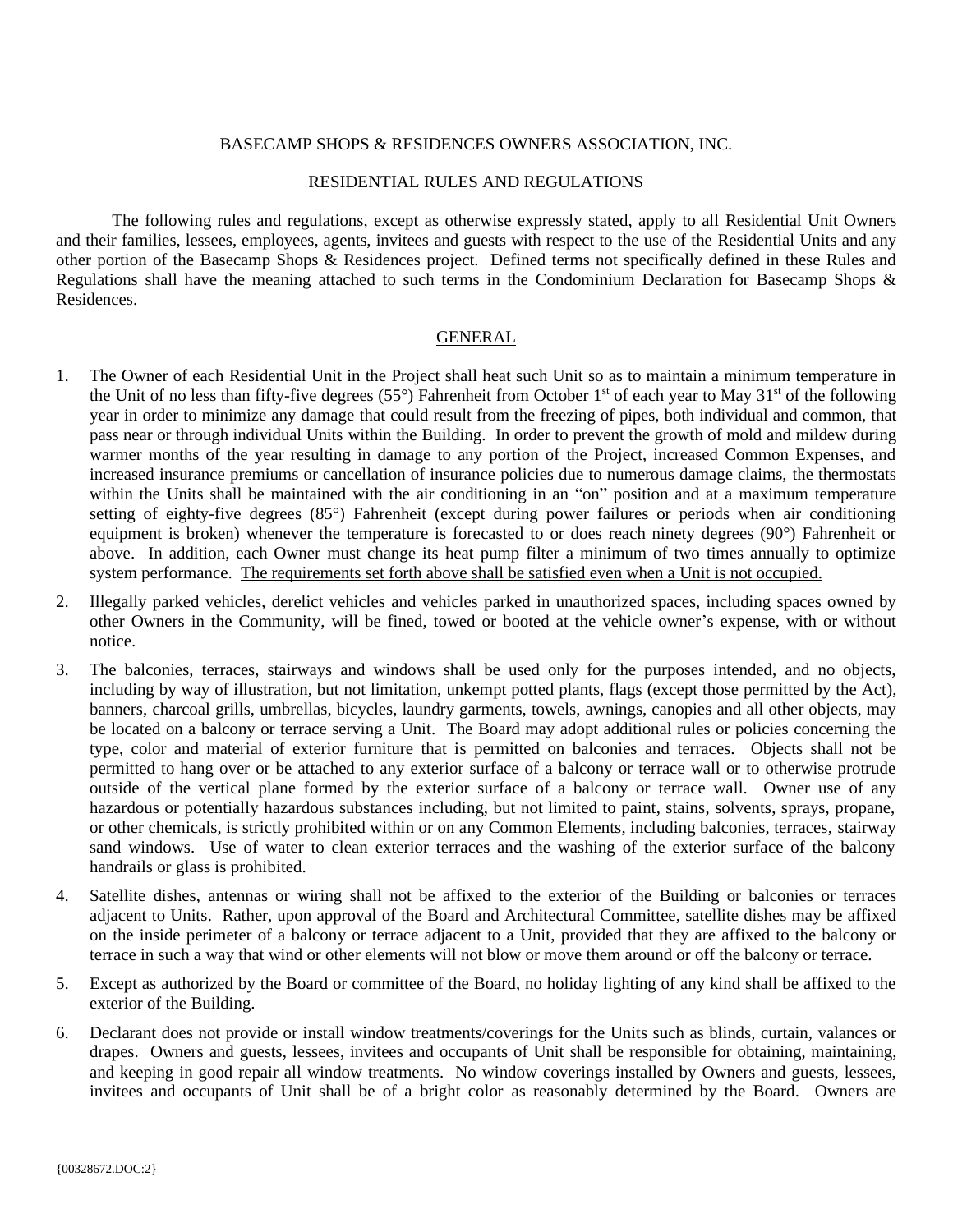encouraged to obtain approval of window covering colors prior to purchase and installation if not backed by a neutral/earth tone color.

- 7. Owners may not place any film on the surface of, or tint, any window surface in a Unit or on a Unit balcony.
- 8. The sidewalks, driveways and entrances must not be obstructed or encumbered or used for any purpose other than ingress and egress to and from the Project unless otherwise authorized by the Board.
- 9. The Board or Managing Agent may retain a pass key to each Unit within the Project. This pass key will be secured by the building's key tracking system. Owners may not change the lock on any door; provided, however, that Owners may change the keying on a lock so long as such keying remains consistent with the master keying schedule. If a lock on any door is changed by an Owner, the Owner shall immediately provide the Managing Agent with a new key. Failure to comply with the requirements of this paragraph could result in forced entry by the Managing Agent and the removal or re-keying of the lock at the Owner's expense.
- 10. All supply hoses serving appliances shall be properly installed and "burst resistant".
- 11. Pets are not permitted to run free outside of an Owner's Unit at any time. Pets shall not be permitted anywhere in the Community other than within Units and those Common Elements necessary to provide ingress and egress to and from Units (e.g., hallways and stairwells). When outside of a Unit, pets should be on leashes at all times when being walked by their Owners. Owners of pets must pick up the waste created by their pets immediately. Owners are responsible to prevent pets from damaging or soiling any landscaping, hallways, buildings or property owned by others. Pets may not be tethered to any of the common elements or limited common elements. A pet owner is fully responsible for all cleaning and repair fees if the Association or Managing Agent determines (in its sole discretion) that such owner's pet is responsible for any damage anywhere in the Community.
- 12. No part of the Common Elements or Parking Spaces may be used for storage, vehicle repair, construction or any other purpose unless specific written permission for such use is given the Board. Notwithstanding the foregoing sentence, those areas identified as "Storage Areas" on the Map may be used for customary storage activities in conformance with applicable law. If, in the judgment of the Board, any item must be removed from a Common Element or a Parking Space because it is a violation of this rule, the Owner of said item shall be charged for the cost of such removal.
- 13. The storage of flammable or hazardous material that may unreasonably jeopardize the safety and welfare of any person or property is not permitted on or in the Project. The Association is not responsible for the theft or damage of items stored in Owners' Storage Areas. Owners are encouraged to store items off the ground so as to avoid damage from moisture that may flow into Storage Areas.
- 14. No person shall do or permit anything to be done within the Project, or bring or keep anything therein that would conflict with health and safety laws or with any insurance policy of the Association or with any rules of the Association or with any of the rules, regulations or ordinances of any governmental or quasi-governmental authority having jurisdiction over the Project.
- 15. No Owner or guest, lessee, invitee or occupant of a Unit may keep a waterbed in the Building or in his or her Unit.
- 16. No radios, stereos, speakers or any other apparatus may be used, nor shall any activity be conducted, in a manner that may be an unreasonable annoyance to other Owners, within any Common Elements. No Owner shall make or permit any disturbing noise within his Unit or the Common Elements by himself, his family, pets, guests, invitees, employees, agents or lessees, nor do or permit to be done anything that does or may interfere with the rights, comforts or convenience of other Owners or occupants. No amplified sounds of any nature maybe emitted from any balcony, deck or terrace within the Project, and no stereo or stereo speakers maybe used on any such balcony, deck or terrace. Quiet hours for radios, stereos, etc. are from 11:00 pm to 8:00 am. Construction noise will only be allowed between the hours of 8:00 a.m. and 5:00 p.m. Monday through Friday. No noise-generating construction will be allowed on weekends.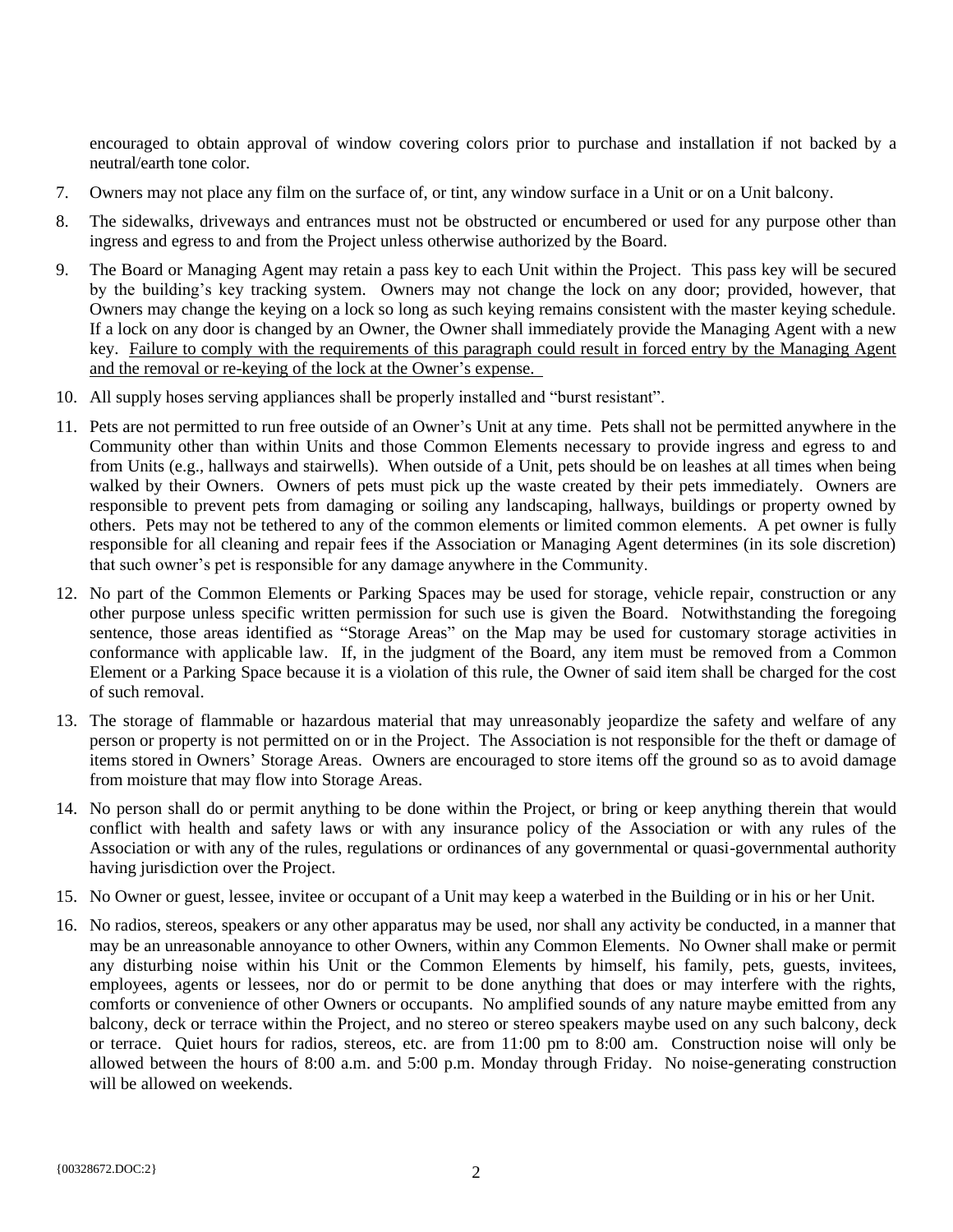- 17. Except for signs that maybe erected by Declarant related to the development and sale of Units, and except for signs and flags prohibited from regulation as set forth in the Act, no signs, advertising posters, flyers, political placards, banners, flags, stickers, billboards, speakers, lighting, awnings, canopies or shutters of any kind shall be erected, placed, or permitted to remain on the Project without the prior written consent of the Board, nor shall any advertisement, announcements, or solicitation of any kind be distributed or passed out in any part of the Project, without prior written consent of the Board.
- 18. No awnings, trellis or other structure or projection shall be attached to the terraces or outside walls of the building without the prior written consent of the Board.
- 19. Each Owner and guest, lessee, invitee and occupant of a Unit hereby agrees to obtain the prior written consent of the Board prior to replacing a washer-dryer vent to ensure that it shall be the same in appearance and function as the vents originally installed by the Declarant. Any washer or dryer model is allowed in Unit, so long as it conforms to and complies with the current connection.
- 20. All deliveries and moving of furniture, fixtures, equipment and other household items to and from the Units shall be made through designated walkways only and shall not cause any unreasonable noise or unreasonable disturbance to the Owners or occupants of any other Units. All deliveries and moves shall be conducted during designated moving hours.
- 21. Unit Owners shall not place a load on any floor exceeding the floor load per square foot area that the floor was designed to carry and that is allowed by law or that may, in the reasonable opinion of the Board, constitute a hazard to or may damage the Building.
- 22. No charcoal grills are allowed on the Project. Only propane/gas grills are permitted on Unit balconies. No Owner or guest, lessee or occupant may keep, store or use a propane tank (regardless of size), propane grill or charcoal grill within his or her Unit or Storage Areas.
- 23. Bicycles must be stored in Units, within the Storage Areas or locked at outdoor bike racks but are otherwise not allowed to be stored on or in any other Common Element, including hallways, and balconies or Unit balconies. Bicycles may not be ridden anywhere inside the Building.
- 24. Scooters, mopeds, motorcycles and other petrol powered vehicles are not allowed to be stored in Units, Storage Areas or other Common Elements, except for assigned Parking Spaces.
- 25. Vehicles may not be cleaned or washed on or within the Project. Vehicle repairs other than emergency repairs to remove a vehicle from the Project are prohibited.
- 26. Smoking is prohibited in and around all Common Elements, including hallways, stairs and stairwells, outdoor areas, Storage Areas and balconies or decks allocated as Limited Common Elements to individual Units.
- 27. Residents need to be aware of security of the Building and not allow secure doors to be propped open or allow unknown people to enter the Building with them.
- 28. Showing of Units for sale or lease by Owners may be conducted at any hour as long as showings do not disturb other residents. For sale signs, open house signs, for lease signs and other signage are prohibited within the Project except for signs erected by Declarant. Open houses must be monitored by Owner or Owner's representative and security of the Building must be maintained at all times.
- 29. Lock boxes may not be placed on the Building, except in areas that may be designated from time to by the Association. Owners must provide their broker with keys. Managing Agent will not allow access to the Building or to individual Units.
- 30. Owners may rent or lease their Units in conformity with requirements set forth in the Declaration, local zoning laws, ordinances and regulations. Leases shall be in writing and shall state that the lease is subject to the provisions of the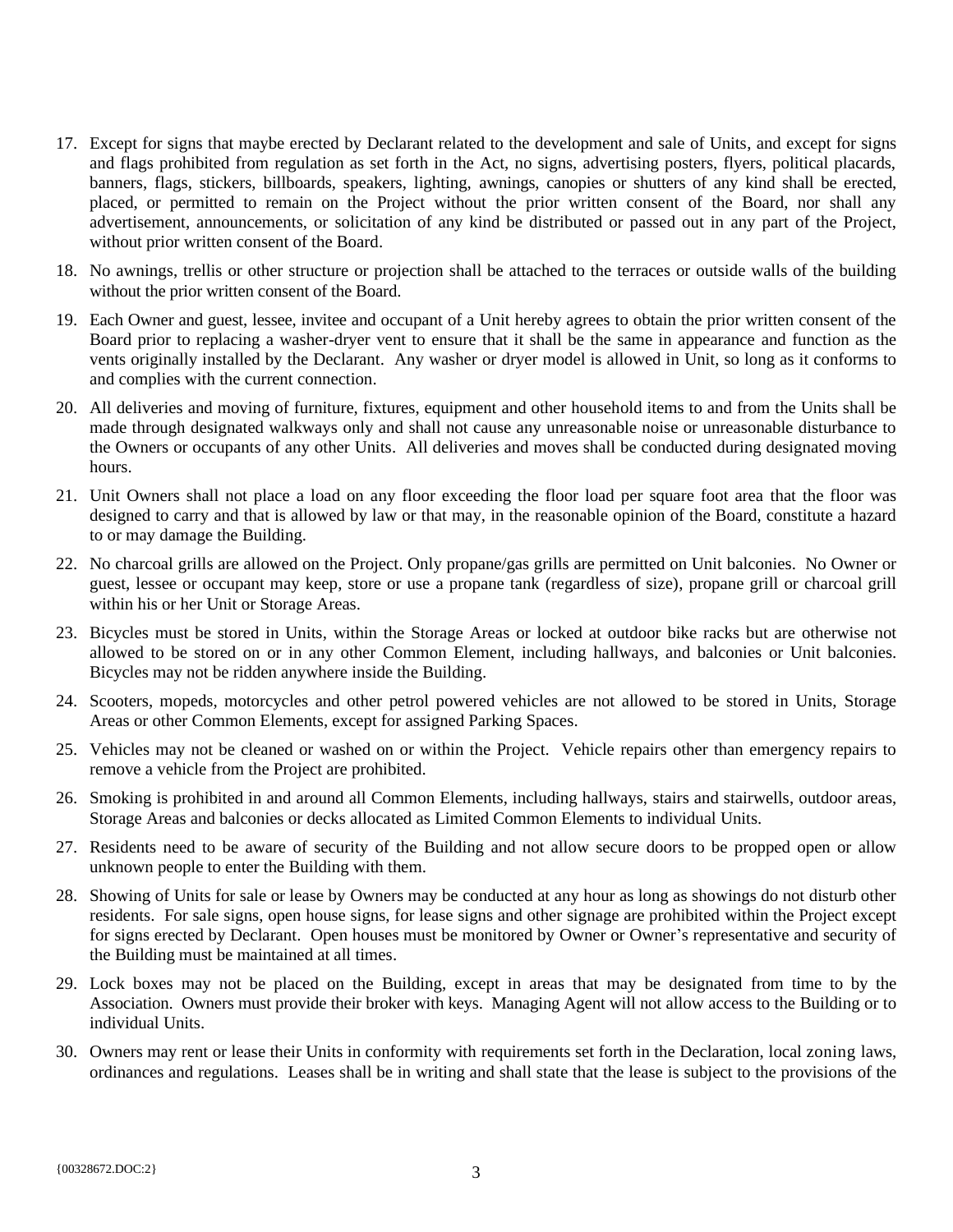governing documents of the Association and that failure by lessee to comply with the terms of the Association governing documents shall be considered default under the lease.

31. Owners are not allowed to leave pets unattended on decks while owners are away from their unit. Pets are never to be isolated on a locked deck at any time.

# RENOVATION AND CONSTRUCTION PROCEDURE

- 1. Work hours for contractors and/or Owners doing renovation work will be 8:00 am 5:00 pm Monday through Friday. Owners must authorize in writing the distribution of any keys to a contractor. Contractors must register with the Managing Agent prior to starting work each day, and leave proper identification in exchange for keys.
- 2. Contractors must have a certificate of insurance for liability and workers' compensation insurance on file with the Managing Agent's office prior to the commencement of work in the Building. Insurance requirements for all contractors performing work within the Building are attached hereto as Exhibit A.
- 3. Owners are responsible for any damage caused by their actions as well as the actions of their contractors and agents.
- 4. There is no contractor or guest parking allowed on the premises.
- 5. Materials, supplies, tools and equipment may not be stored in or on the Common Elements at any time, including but not limited to, driveways, hallways, and balconies.
- 6. Owner and contractor will be required to take precautions for the protection of hallway floors and walls, including if requested by the Managing Agent, plastic or masonite floor covering. Contractor will be required to clean such Common Elements daily at the completion of work each day.
- 7. Association trash and recycling chutes and trash and recycling receptacles are not to be used by Owner or contractor for renovation debris. All such debris is to be removed from the premises by Owner or contractor on a daily basis.
- 8. All Building entrance doors and garage doors must be kept shut and locked when not in use.
- 9. Owner and contractors are prohibited from moving, painting, or otherwise tampering with the fire alarm system and fire sprinkler system. Owner and/or contractor will contact the Managing Agent prior to taking such systems off line. Appropriate charges will be billed to Owner for Managing Agent's participation in fire alarm and sprinkler system monitoring assistance.
- 10. In the event an Owner or occupant of a Unit desires to remodel the interior of the Unit and penetrate the interior surface walls or drywall of the Unit, said Owner shall obtain the prior written approval of the Board.
- 11. Without the prior written consent of the Board, no Owner or occupant of a Unit shall penetrate the surface walls or drywall of a Unit for any reason, including, by way of illustration, but not limitation, running speaker wire or cable in a Unit.
- 12. Exterior and structural additions to and modifications of all enclosure components of the Building are prohibited. No change or alteration to the Common Elements (including the construction of any additional skylight, window, awning or door) shall be made until the plans and specifications showing the nature, kind, shape, height, color, materials, and location of the same shall have been submitted to and approved in writing by the Board (in its sole discretion) as to harmony of external design and location in relation to surrounding structures and topography.
- 13. Mechanical, electrical and low-voltage conduits and/or piping serving other Units may not be tampered with or altered in any way.
- 14. The Association may charge a Unit Owner for any damage to any Common Elements or adjacent Units and for any cleaning fees incurred as a result of construction activities by or for the benefit of such Owner.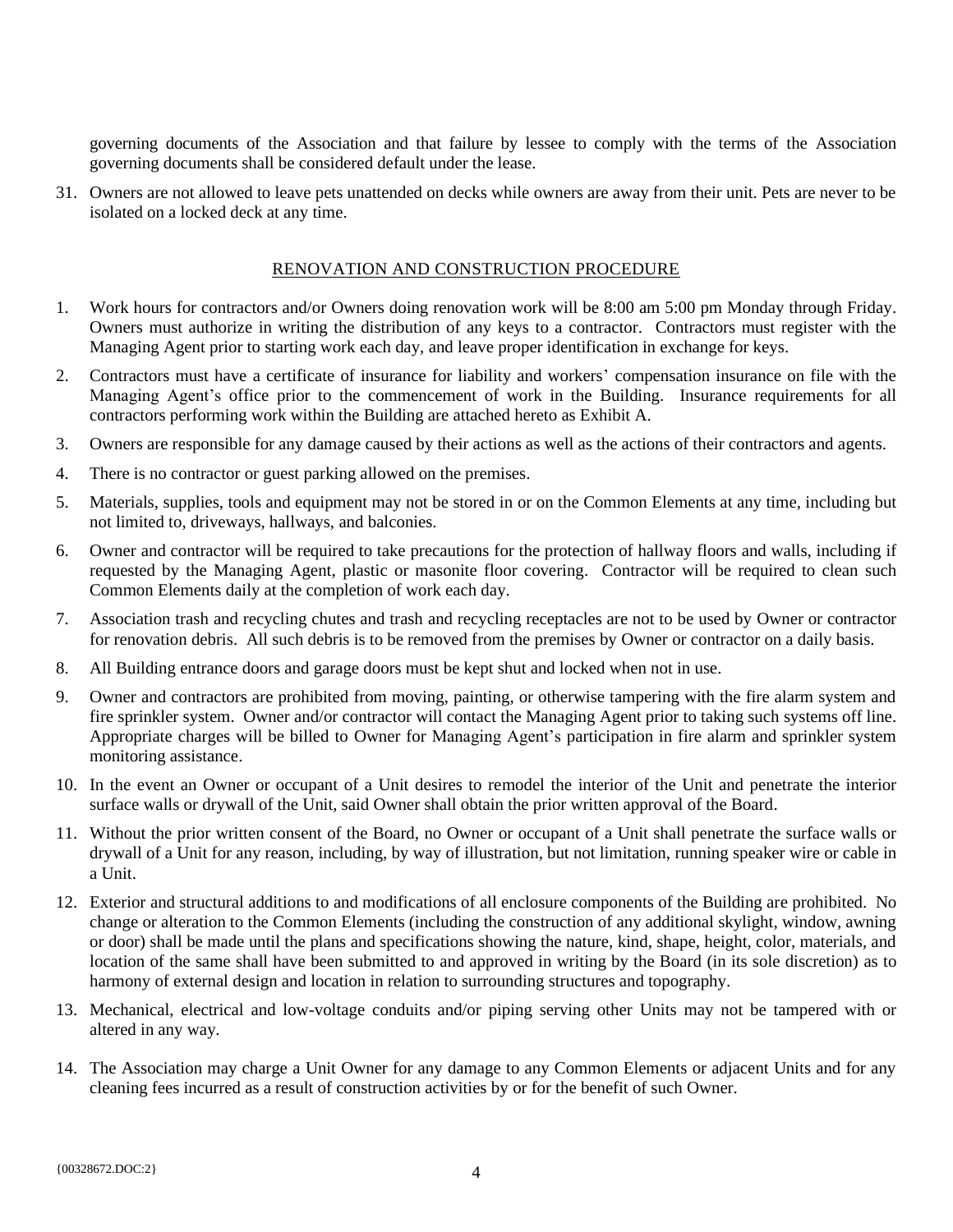### TRASH GUIDELINES

The following rules apply to use of the trash chutes for disposal of Trash (including recyclables) in the Community:

- 1. No Trash shall be placed on the Common Elements, including the Limited Common Elements outside the Unit, temporarily or otherwise.
- 2. All Trash and recycling materials must be moved to the Community's trash and recycling facilities for collection or otherwise completely removed from the Project by an Owner, its guest, lessee, invitee or occupant.
- 3. Ordinary household trash shall be disposed of in sealed bags not greater than 13-gallons and placed in the trash chutes.
- 4. Cardboard boxes and other bulky items that do not fit within a 13-gallon trash bag shall be moved to the trash room for collection, or otherwise removed from the Project by an Owner, its guest, lessee, invitee or occupant. All cardboard shall be broken down to lay flat on the floor before placing in the trash and recycling receptacles shall be placed out of all walkways.
- 5. No hazardous materials including flammable or toxic materials (paint, stain, thinners, gasoline, and medical waste), shall be placed in the Association trash and recycling dumpsters.
- 6. No furniture, appliances, or other large items shall be disposed of in any trash room.

Owners shall ensure that guests are aware of and abide by all other rules for the Project.

# ENFORCEMENT OF RULES

If someone is believed to be in violation of any of the provisions of the governing documents, a signed, written complaint must be submitted by an owner, the managing agent, or a member of the Board of Directors. Management will notify the offending party in writing and a fine may be charged to the assessment account of the Owner of the unit in which the guilty person resides and collected with the monthly assessments. Offending parties will be held accountable to the following escalating scale of penalties:

| $Ist$ violation           | -                        | warning      |
|---------------------------|--------------------------|--------------|
| $2nd$ violation           |                          | \$250 fine   |
| $3rd$ violation           | $\overline{\phantom{m}}$ | \$500 fine   |
| <b>Further violations</b> | $\qquad \qquad \qquad$   | \$1,000 fine |

Each fine on record will be eliminated 365 days after its occurrence.

THE ABOVE RULES AND REGULATIONS have been approved and adopted by BASECAMP SHOPS & RESIDENCES, LLC, as Declarant for Basecamp Shops & Residences, effective as of the \_\_\_\_\_ day of October, 2018.

# BASECAMP SHOPS & RESIDENCES, LLC

By:

David G. O'Neil, Manager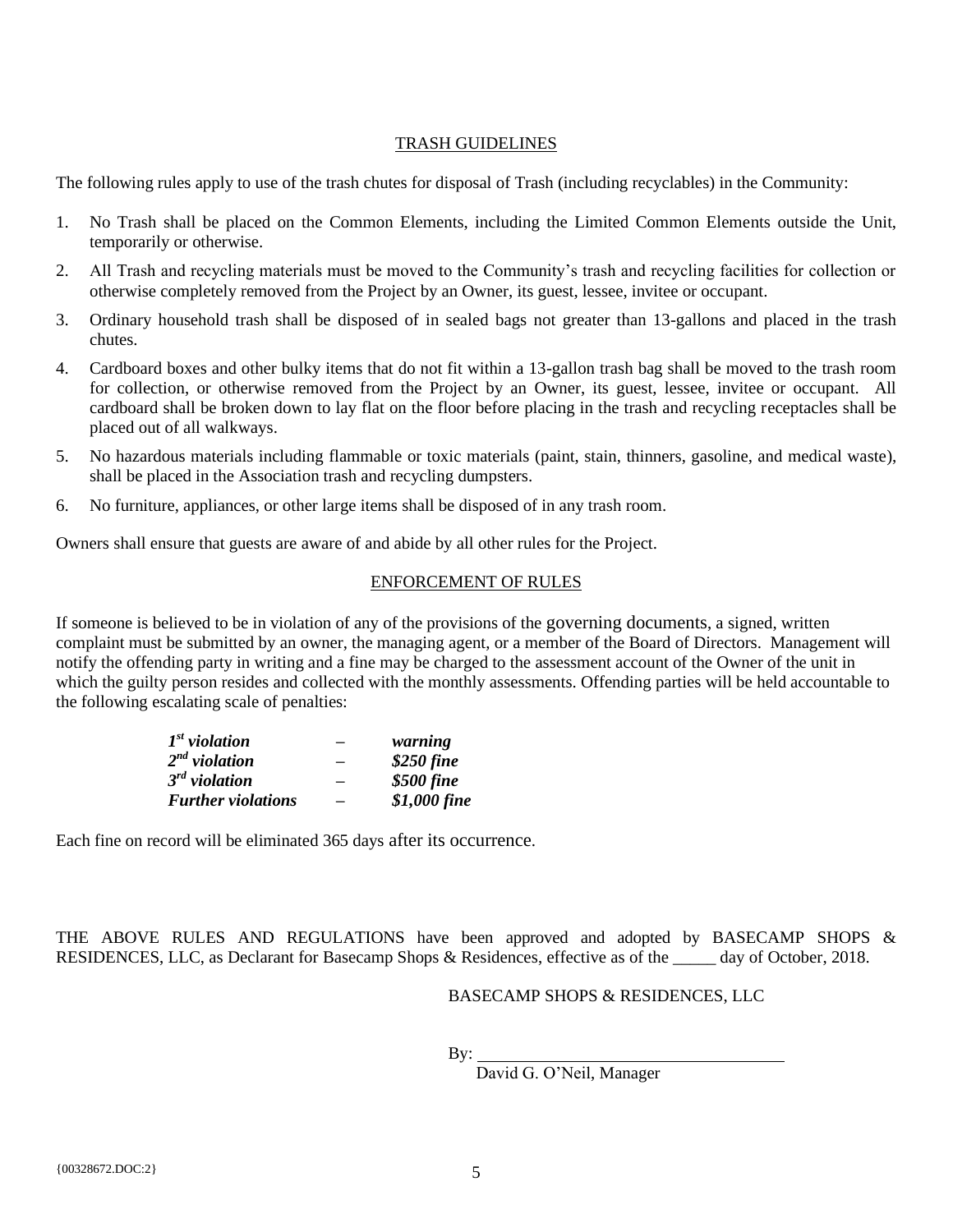### EXHIBIT A

#### to

### BASECAMP SHOPS & RESIDENCES OWNERS ASSOCIATION, INC. RESIDENTIAL RULES AND REGULATIONS

### 1. INSURANCE COVERAGES

A. Workers' Compensation. Workers' Compensation insurance with statutory limits in compliance with the law or laws of the state or states in which employees are hired or will work. In addition, Employer's Liability insurance, including Occupational Disease coverage, meeting the requirements and minimum limits listed below:

| \$500,000 | <b>Bodily Injury Each Accident</b> |
|-----------|------------------------------------|
| \$500,000 | Each Employee                      |
| \$500,000 | Aggregate – Policy Limit           |

Such insurance shall include "other states" insurance, so as to include all states not named on the declarations page of the insurance policy, except for the monopolistic states.

Association requires all parties to carry this insurance regardless of eligibility for waiver or exemption of coverage under state statute.

B. Commercial General Liability. Commercial General Liability insurance must be written for the following policy limits:

| \$1,000,000 | Per Occurrence, Combined Single Limit for Bodily Injury and Property damage |
|-------------|-----------------------------------------------------------------------------|
| \$2,000,000 | General Aggregate                                                           |
| \$2,000,000 | Products/Completed Operating Aggregate                                      |

Coverage shall be written on the Standard Insurance Service Office (ISO) Policy form or its equivalent, and shall include broad form contractual, broad form property damage, personal injury, premises operations, products/completed operations, independent contractors and subcontractors), fire legal liability, and coverages for XCU.

General Liability, including products/completed operations, must be carried for a minimum of three years from completion of Contractor's Work on-site, or as required by the Contract Documents.

C. Umbrella and Excess Liability. Umbrella and Excess Liability insurance must be written for the following policy limits:

> \$2,000,000 Per Occurrence \$2,000,000 Annual aggregate limit

Coverage must follow primary policy form.

- D. Commercial Automobile Liability. Commercial Automobile Liability insurance covering the use of all owned, non-owned, and hired automobiles used in connection with work by Contractor at the Project, both on and off the jobsite, containing combined single limit of \$1,000,000 per accident.
- E. Commercial Watercraft and/or Aircraft Liability. Commercial Watercraft and/or Aircraft Liability insurance covering the use of all owned, non-owned, and hired watercraft and/or aircraft with a combined bodily injury or property damage limit of \$50,000,000, if watercraft or aircraft are used in connection with Contractor's work at the Project.
- F. Pollution/Professional Liability. Association will determine on an individual contract basis what, if any, coverage shall be carried and what minimum limits will be required.